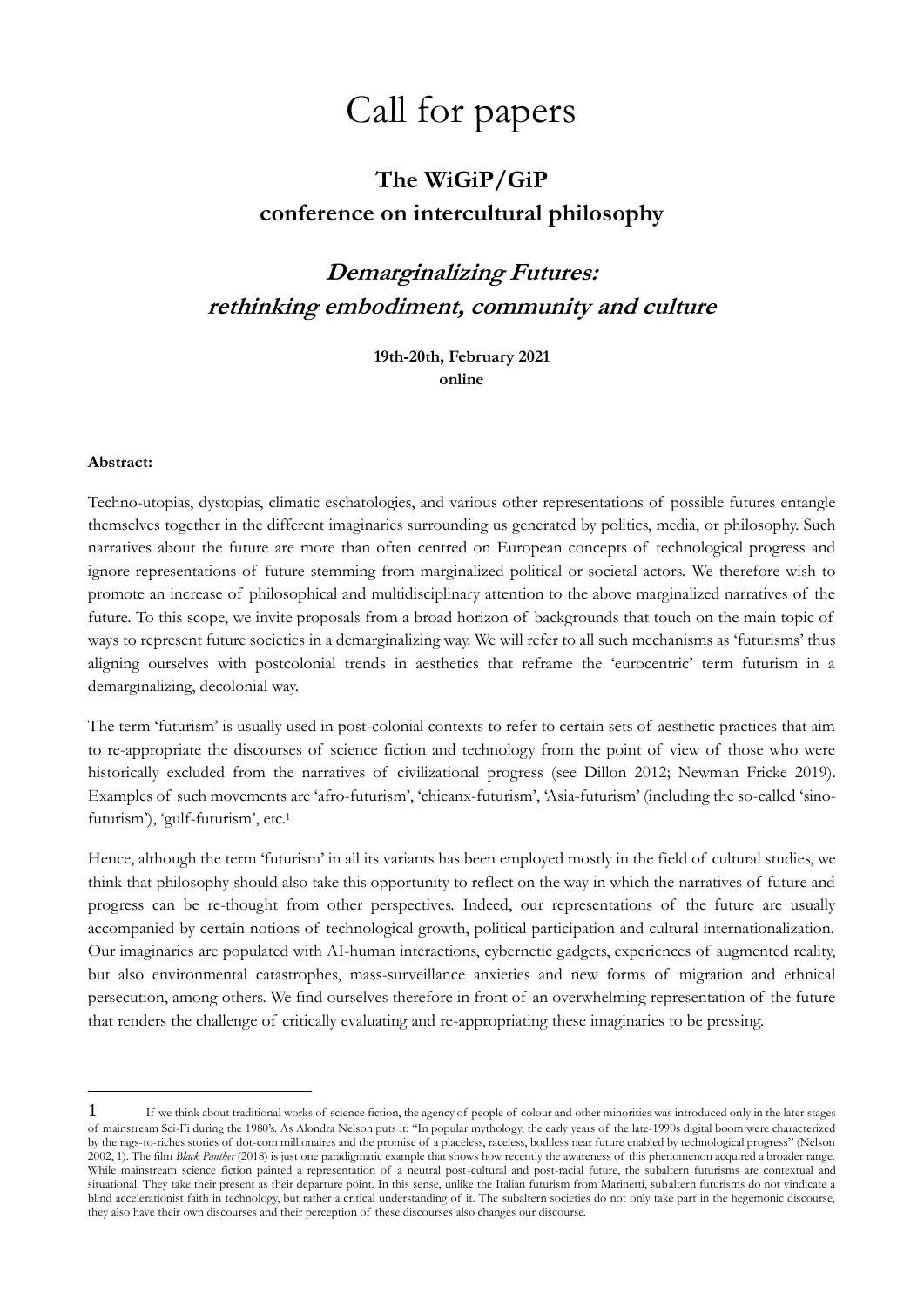Subaltern cultures have been systematically excluded from the 'future', portrayed as technologically and socially underdeveloped. Something similar happens with their philosophies, that usually appear as taxonomical oddities classified as 'wisdom', 'sageness' , 'thought', 'popular culture' or 'religion' and often play a marginal role in the mainstream representation of future societies. This seems paradoxical since it is precisely places like the global south, where we find political initiatives that try to marry ecological sustainability with political and economic solidarity in creative and innovative ways. For this reason, we would like to address these problems from the expanded perspective of these marginalized futurisms, but also engage in a critical assessment of futurism and all representations of future - does it do justice to subaltern voices or does it promote a dichotomy-laden politics of identity?

Given that we understand futurism in an expanded way that includes a large variety of thinking about the future, we invite proposals that investigate and highlight the diversity of thinking and representing future societies. As a guide for possible topics please refer to the following list:

# **Topic suggestions**

- -Non-western representations of the future
- -Embodiment and subjectivity (the future of the body)
- -Political imagination (utopias, dystopias, etc.)
- -Social economy, popular emancipatory initiatives for the future
- -Art and design for future
- -Post-colonial pop and urban culture
- -Cosmotechnics, new media and technology
- -Ecological thinking, Anthropocene
- -Indigenous worldviews and science
- -The future of intercultural philosophy and intercultural aesthetics

-Animism, panpsychism, shamanism as tools for visions about the future, etc.

## **Applications**

We invite all those interested - especially young scholars - to submit their talk proposals touching on the topics described above until **31.12.2020** at the following e-mail address **[events@int-gip.de.](https://email.ionos.de/appsuite/?tl=y)**

Submissions should include:

- An abstract between 300 and 500 words
- A short academic profile including contact information and institutional affiliation
- All talks and discussions will be in **English**